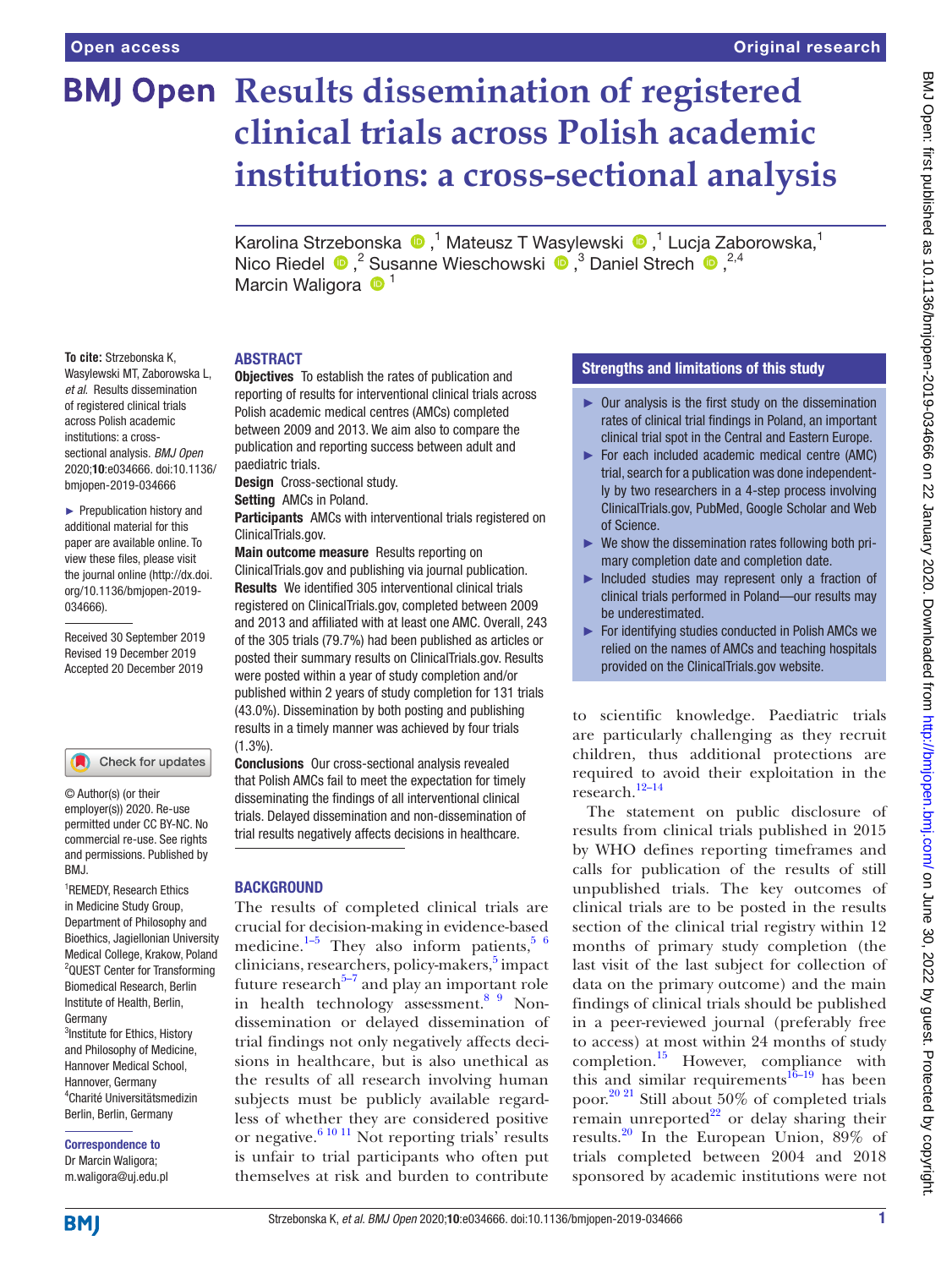reported within a year of the trial's  $end<sup>20</sup>$  which indicates that the academic community failed to meet requirements of the European Commission guideline<sup>17</sup> and the Clinical Trial Regulation EU No.536/2014.[19](#page-8-10)

Even though the problem of under-reporting has been widely discussed and many attempts have been made to urge dissemination of trial findings at the international level, the concept of benchmarking the reporting of clinical trials across academic institutions at the country level is emerging. $21 23-25$ 

In this study, we aim to establish the rates of publication and reporting of results for interventional clinical trials across Polish academic medical centres (AMCs) completed between 2009 and 2013. We also want to compare the publication and reporting success between adult and paediatric trials.

# **METHODS**

Our protocol was prospectively posted on the Open Science Framework (OSF) website [\(https://osf.io/](https://osf.io/w4pfj/) [w4pfj/](https://osf.io/w4pfj/)). We adapted methods used previously in similar studies. $21\,23$ 

### Retrieval of trials

Interventional clinical trials conducted across Polish AMCs completed between 2009 and 2013 were identified in ClinicalTrials.gov database. The complete Aggregate Analysis of ClinicalTrials.gov (AACT) dataset was downloaded from <http://aact.ctti-clinicaltrials.org/> on 10 August 2018. We performed the search of ClinicalTrials. gov instead of EU Clinical Trials Register as our preliminary search for the same inclusion criteria resulted in 3505 records identified at the ClinicalTrials.gov and only 1312 at the EU Clinical Trials Register. Moreover, EU Clinical Trials Register unfortunately do not allow to perform a search including primary completion date (CD) and CD of registered trials.

#### Inclusion and exclusion criteria

We define an AMC as a medical university or an academic medical institution with clustered teaching hospital/s. There are nine medical universities, three universities with a medical college and one Center of Postgraduate Medical Education, all affiliated with at least one teaching hospital in Poland. The search terms used for identification of clinical trials across 13 Polish AMCs are available on the OSF [\(https://osf.io/bsp3r/](https://osf.io/bsp3r/)).

An R script was used to combine datasets and restrict our resulting dataset to studies with a CD between 2009 and 2013 as well as to exclude observational studies. Only studies with the status 'Completed', 'Terminated', 'Suspended' or 'Unknown' were included. After the automatic filtering for the AMCs and city names, the correct assignment of studies to the AMCs was verified manually by two researchers independently (KS, LZ).

A given trial was assigned to an AMC if the AMC was either mentioned as the responsible party, lead sponsor

or collaborator or if the principal investigator, study chair or study director was affiliated with the AMC. The AMC was then considered a 'lead' contributor in these trials. If AMC was mentioned only as a facility or a study was conducted in an academic hospital or the principal investigator, study chair or study director was affiliated only with an academic hospital without the name of the AMC, then AMC was considered a 'facility' contributor in these trials. One trial could be counted for multiple AMCs. The flow chart presenting the trial selection process with reasons for exclusion is shown in [online supplementary](https://dx.doi.org/10.1136/bmjopen-2019-034666)  [figure 1.](https://dx.doi.org/10.1136/bmjopen-2019-034666)

# Data extraction

An R script was used to extract the trial characteristics from the AACT dataset. For included studies researchers checked ClinicalTrials.gov whether summary results were posted or submitted as of 4 December 2018 (KS, MTW).

### Publication search

For each of the included studies, search for a publication was done independently by two researchers (KS, MTW) in a 4-step process between 3 December 2018 and 7 February 2019 on ClinicalTrials.gov, PubMed, Google Scholar and Web of Science ([figure](#page-2-0) 1). We defined a publication as an article with at least 400 words. In case of multiple results publications, we chose the earliest publication. When a study contained the results of two or more trials but reported the results of each trial separately, it was included. Abstracts, study design publications without results, reviews and other background literature were excluded. If there was a disagreement whether to include or exclude a publication, the third person (an arbiter, MW) was involved. The flow chart showing the publication search with reasons for exclusion is presented in [online supplementary figure 2](https://dx.doi.org/10.1136/bmjopen-2019-034666). When a publication was identified, we extracted first publication date, PubMed ID and DOI (if applicable). Only if all searches stayed without results, the study was characterised as 'no publication found'.

# Paediatric trials

We classified a study as paediatric when all or most participants (over 50%) were less than 18 years. If the study enrolled both adult and paediatric participants but it was impossible to determine whether the majority of study participants were above or under 18 years of age, we classified the trial as mixed population study. Unclear studies lacked data on average/median age of participants, thus it was impossible to assign them to either of these groups. The information on participants' age was searched on: ClinicalTrials.gov website, in publications or in other sources such as other registries (eg, European Clinical Trials Register) or sponsor websites if any additional study identification numbers were provided on ClinicalTrials. gov.

# Patient and public involvement

No patient involved.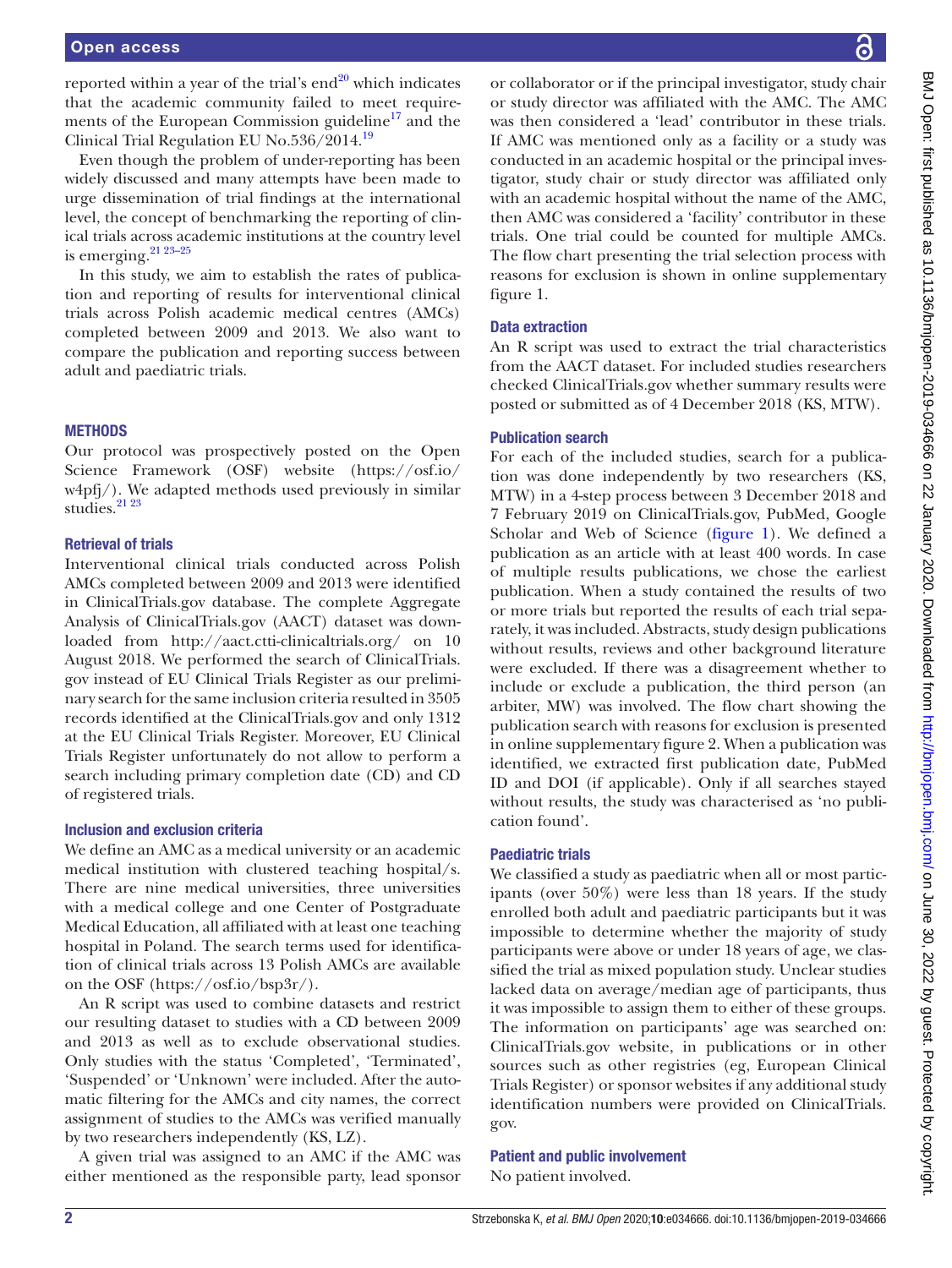

**Figure 1** Publication search strategy.

#### Statistical analysis

We used a logistic regression analysis to identify explanatory variables with a possible effect on the timely publication rates [\(online supplementary material\)](https://dx.doi.org/10.1136/bmjopen-2019-034666). We started with a univariate model, testing all variables individually to identify the variable that leads to the largest increase in the log-likelihood. Then the regression model was built stepwise by including the variable with the largest loglikelihood increase in each step until there was no more variable that could be added to substantially increase the log-likelihood. There were however no strict rules for variable inclusion, as this was an exploratory analysis.

#### **RESULTS**

We identified 1267 interventional clinical trials registered on ClinicalTrials.gov with a CD between 2009 and 2013, conducted in a city with an AMC. Of these, we excluded 962 mainly because there was no name of the AMC or the academic hospital, leaving 305 trials across 13 academic institutions enrolling 119 490 anticipated participants. Among the trials, 259 (84.9%) were randomised, 248 (81.3%) were adult trials, 241 (79.0%) were multicentre trials, 223 (73.1%) were industry-sponsored, 209 (68.5%) tested drugs and 75 (24.6%) were lead trials [\(table](#page-3-0) 1). For more information, see [table](#page-3-0) 1.

#### <span id="page-2-0"></span>Results reporting

Of the 305 trials completed between 2009 and 2013, 120 (39.3%) posted summary results on ClinicalTrials. gov and 23 (7.5%) did it within 12 months after trial CD [\(table](#page-4-0) 2). Still, more than 5 years after all the trials ended, 175 (57.4%) have not posted their results. Among 75 lead trials, 5 (6.7%) posted results on the registry website, leaving 67 (89.3%) trials without results posted or submitted.

#### Publication rates

Of the 305 trials, 218 (71.5%) had published results as a journal publication as of 7 February 2019 ([table](#page-4-0) 2). Results were published before trial ended or within 2 years of trial completion for 123 trials (40.3%). Furthermore, 57 trials (76.0%), in which Polish AMC took the lead published results and 39 (52.0%) did it before trial completed or within 2 years of study end.

#### Overall dissemination

Overall, 243 of the 305 trials (79.7%) had been published or posted their summary results ([table](#page-4-0) 2). Results were posted within a year of study completion and/or published within 2 years of study completion for 131 trials (43.0%). Dissemination by both posting summary results on the registry website within a year of study CD and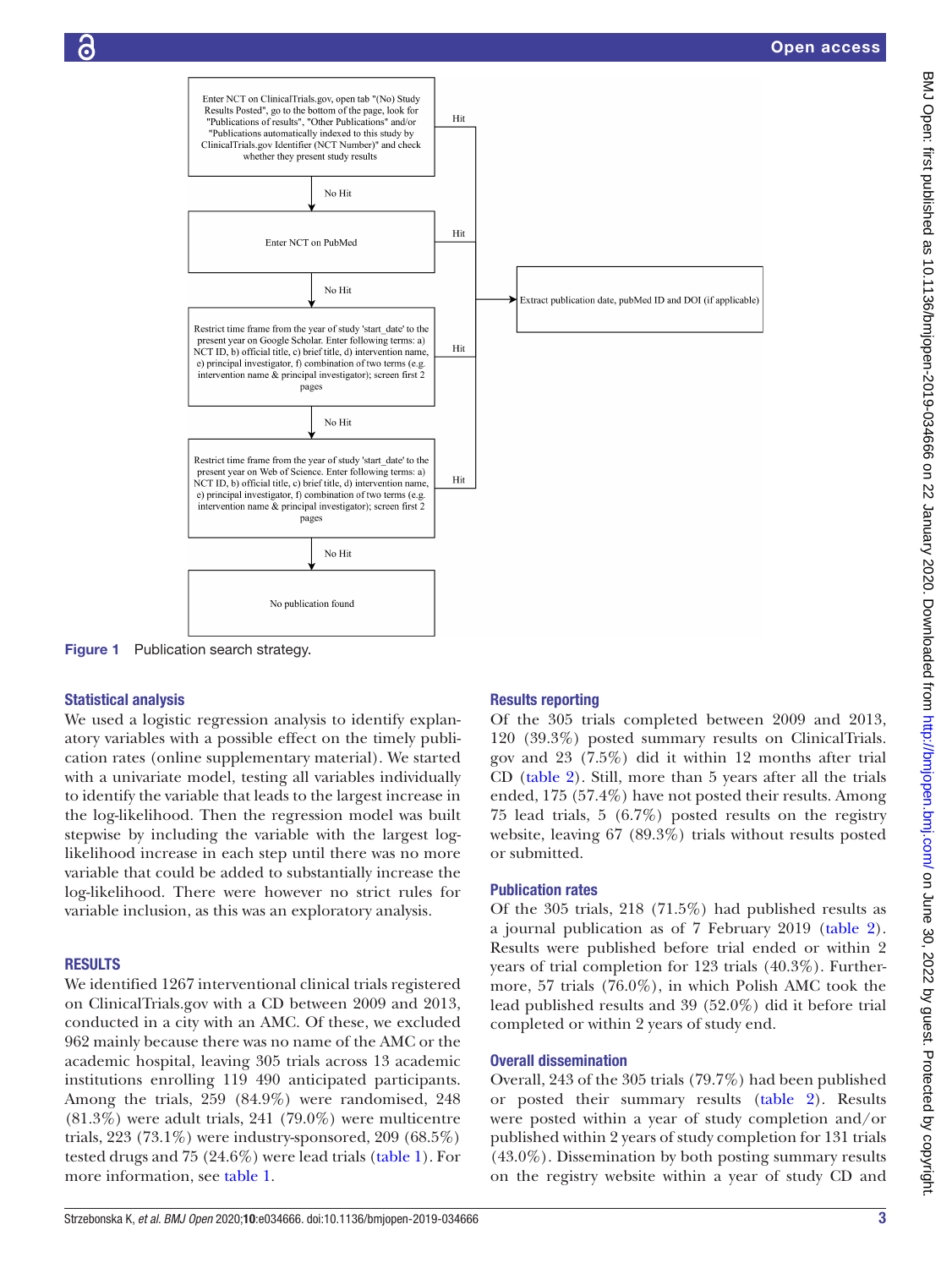#### <span id="page-3-0"></span>Table 1 Characteristics of all and lead trials across 13 Polish academic medical centres completed between 2009 and 2013

|                                | <b>All trials</b> |        |                | <b>Lead trials</b> |
|--------------------------------|-------------------|--------|----------------|--------------------|
| <b>Total</b>                   | 305               | 100%   | 75             | 100%               |
| Enrolled participants:         |                   |        |                |                    |
| $1 - 100$                      | 98                | 32.1%  | 47             | 62.7%              |
| 101-500                        | 136               | 44.6%  | 22             | 29.3%              |
| 501-1000                       | 50                | 16.4%  | 3              | 4.0%               |
| >1000                          | 20                | 6.6%   | 2              | 2.7%               |
| N/R                            | 1                 | 0.3%   | $\overline{1}$ | 1.3%               |
| Study phase                    |                   |        |                |                    |
| Ī                              | 6                 | 2.0%   | $\overline{2}$ | 2.7%               |
| 1/11                           | 4                 | 1.3%   | 2              | 2.7%               |
| $\overline{\mathsf{I}}$        | 79                | 25.9%  | 6              | 8.0%               |
| II/III                         | 13                | 4.3%   | 4              | 5.3%               |
| III                            | 123               | 40.2%* | 8              | 10.7%              |
| IV                             | 42                | 13.8%  | 26             | 34.7%              |
| N/A                            | 38                | 12.5%  | 27             | 35.9%*             |
| Trial status                   |                   |        |                |                    |
| Completed                      | 241               | 79.0%  | 54             | 72.0%              |
| Terminated                     | 40                | 13.1%  | 4              | 5.3%               |
| Unknown                        | 24                | 7.9%   | 17             | 22.7%              |
| Trial completion year          |                   |        |                |                    |
| 2009                           | 53                | 17.4%  | 9              | 12.0%              |
| 2010                           | 49                | 16.1%  | 13             | 17.3%              |
| 2011                           | 54                | 17.7%  | 17             | 22.7%              |
| 2012                           | 67                | 22.0%  | 16             | 21.3%              |
| 2013                           | 82                | 26.8%* | 20             | 26.7%              |
| Trial primary completion year  |                   |        |                |                    |
| $<$ 2009                       | 19                | 6.2%   | 3              | 4.0%               |
| 2009                           | 55                | 18.0%  | 12             | 16.0%              |
| 2010                           | 47                | 15.4%  | 14             | 18.7%              |
| 2011                           | 54                | 17.7%  | 12             | 16.0%              |
| 2012                           | 68                | 22.4%* | 16             | 21.3%              |
| 2013                           | 59                | 19.3%  | 17             | 22.7%              |
| N/R                            | 3                 | 1.0%   | 1              | 1.3%               |
| Registration time†             |                   |        |                |                    |
| Before trial start             | 167               | 54.7%* | 18             | 24.0%              |
| After trial start              | 103               | 33.8%  | 28             | 37.3%              |
| After trial completion<br>date | 32                | 10.5%  | 27             | 36.0%              |
| After publication              | 3                 | 1.0%   | 2              | 2.7%               |
| Population                     |                   |        |                |                    |
| Adult                          | 248               | 81.3%  | 50             | 66.7%              |
| Paediatric                     | 53                | 17.4%  | 25             | 33.3%              |
| Mixed                          | 3                 | 1.0%   | 0              | 0.0%               |
| <b>Unclear</b>                 | 1                 | 0.3%   | 0              | 0.0%               |
|                                |                   |        |                | Continued          |

| Continued<br><b>Table 1</b> |                   |         |                |                    |
|-----------------------------|-------------------|---------|----------------|--------------------|
|                             | <b>All trials</b> |         |                | <b>Lead trials</b> |
| Type of intervention        |                   |         |                |                    |
| <b>Behavioural</b>          | $\overline{a}$    | 0.7%    | $\overline{1}$ | 1.3%               |
| <b>Biological</b>           | 31                | 10.2%   | 4              | 5.3%               |
| <b>Device</b>               | 25                | 8.2%    | 11             | 14.7%              |
| Dietary supplement          | 12                | 3.9%    | 11             | 14.7%              |
| Drug                        | 209               | 68.5%   | 30             | 40.1%*             |
| Genetic                     | 1                 | 0.3%    | 1              | 1.3%               |
| Other                       | 8                 | 2.6%    | 6              | 8.0%               |
| Procedure                   | 14                | 4.6%    | 9              | 12.0%              |
| Radiation                   | $\overline{1}$    | 0.3%    | $\overline{1}$ | 1.3%               |
| N/A or N/R                  | 2                 | 0.7%    | 1              | 1.3%               |
| Monocentre/multicentre      |                   |         |                |                    |
| Multicentre                 | 241               | 79.0%   | 15             | 20.0%              |
| Monocentre                  | 56                | 18.4%   | 53             | 70.7%              |
| N/A or N/R                  | 8                 | 2.6%    | 7              | 9.3%               |
| Lead sponsor                |                   |         |                |                    |
| Industry                    | 223               | 73.1%   | 8              | 10.7%              |
| <b>Public</b>               | 76                | 24.9%   | 63             | 84.0%              |
| Other                       | 6                 | $2.0\%$ | 4              | 5.3%               |
| <b>Randomisation status</b> |                   |         |                |                    |
| Non-randomised              | 17                | 5.6%    | 9              | 12.0%              |
| Randomised                  | 259               | 84.9%   | 60             | 80.0%              |
| N/A or N/R                  | 29                | 9.5%    | 6              | 8.0%               |
| Masking                     |                   |         |                |                    |
| Double blind                | 167               | 54.8%   | 37             | 49.3%              |
| Open label                  | 112               | 36.7%   | 26             | 34.7%              |
| Single blind                | 23                | 7.5%    | 11             | 14.7%              |
| N/A or N/R                  | 3                 | 1.0%    | 1              | 1.3%               |

\*The percentage was calculated by subtracting the remaining % values from 100%.

†Registration time was calculated using the study\_first\_submitted\_ date and start date/completion date/publication date. N/A, not applicable; N/R, not reported.

publication within 2 years of study CD was achieved for 15 trials (4.9%). The percentage of non-disseminated trials over time is presented in [online supplementary figure 3.](https://dx.doi.org/10.1136/bmjopen-2019-034666)

# Paediatric versus adult studies

Mor

Ran

Mas

There was no significant difference in dissemination of findings in paediatric trials compared to adult trials, 73.6% (95% CI 59.7% to 84.7%) vs 81.0% (95% CI 75.6% to 85.7%), p=0.22. Among paediatric trials, 21 (39.6%) posted summary results on ClinicalTrials.gov within a year of study completion and/or published them within 2 years of CD (see [table](#page-4-0) 2). Among adult trials, the percentage of posted or published results was 43.5%. There was no significant difference in posting summary results within 12 months of CD comparing adult and paediatric trials 7.3% (95% CI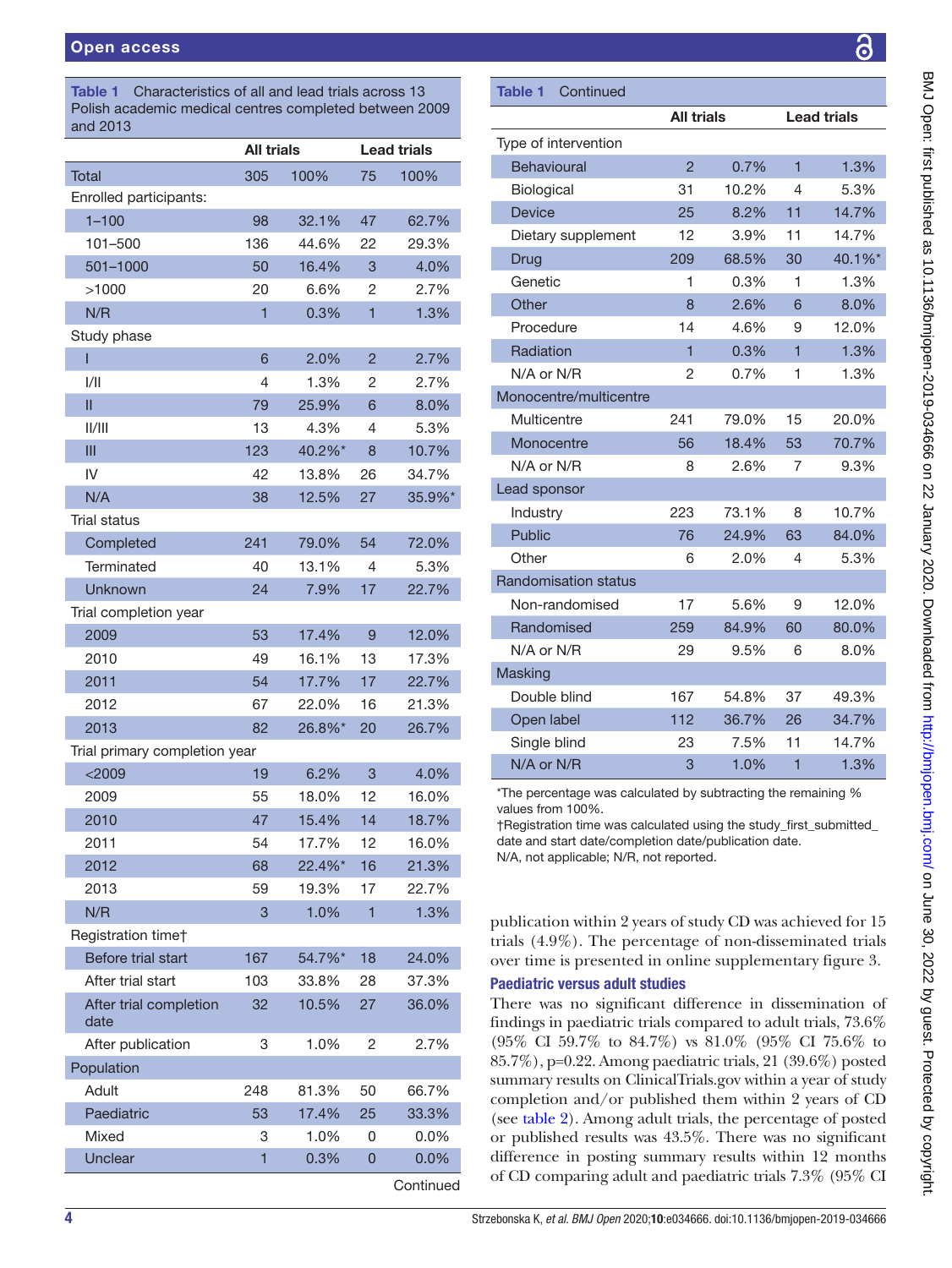Open access

<span id="page-4-0"></span>

| Table 2                                                             |                   |        |                    |       |                | Dissemination of clinical trial results following trial CD for all, lead, paediatric and adult trials |                     |        |
|---------------------------------------------------------------------|-------------------|--------|--------------------|-------|----------------|-------------------------------------------------------------------------------------------------------|---------------------|--------|
|                                                                     | <b>All trials</b> |        | <b>Lead trials</b> |       |                | <b>Paediatric trials</b>                                                                              | <b>Adult trials</b> |        |
| <b>Total</b>                                                        | 305               | 100%   | 75                 | 100%  | 53             | 100%                                                                                                  | 248                 | 100%   |
| Posting summary results                                             |                   |        |                    |       |                |                                                                                                       |                     |        |
| No results posted                                                   | 175               | 57.4%  | 67                 | 89.3% | 32             | 60.4%                                                                                                 | 140                 | 56.5%  |
| Results posted                                                      | 120               | 39.3%  | 5                  | 6.7%  | 20             | 37.7%                                                                                                 | 99                  | 39.9%  |
| <b>Results submitted</b>                                            | 10                | 3.3%   | 3                  | 4.0%  | $\mathbf{1}$   | 1.9%                                                                                                  | 9                   | 3.6%   |
| Posting time on ClinicalTrials.gov among trials with results posted |                   |        |                    |       |                |                                                                                                       |                     |        |
| <b>Before trial</b><br>completion                                   | $\overline{4}$    | 1.3%   | $\pmb{0}$          | 0.0%  | 1              | 1.9%                                                                                                  | $\mathbf{3}$        | 1.2%   |
| $\leq$ 12 months after CD                                           | 19                | 6.2%   | $\mathbf{1}$       | 1.3%  | 4              | 7.5%                                                                                                  | 15                  | 6.0%   |
| $>12 \leq 24$ months<br>after CD                                    | 36                | 11.6%* | $\mathbf{1}$       | 1.3%  | 8              | 15.1%                                                                                                 | 27                  | 11.0%† |
| $>24 \leq 36$ months<br>after CD                                    | 20                | 6.6%   | $\overline{2}$     | 2.8%‡ | 4              | 7.5%                                                                                                  | 16                  | 6.5%   |
| $>36 \leq 48$ months<br>after CD                                    | 17                | 5.6%   | $\mathbf{1}$       | 1.3%  | $\overline{c}$ | 3.8%                                                                                                  | 15                  | 6.0%   |
| $>48 \leq 60$ months<br>after CD                                    | 9                 | 3.0%   | $\mathbf 0$        | 0.0%  | 1              | 1.9%                                                                                                  | 8                   | 3.2%   |
| $>60 \le 72$ months<br>after CD                                     | 6                 | 2.0%   | $\pmb{0}$          | 0.0%  | $\pmb{0}$      | 0.0%                                                                                                  | $\,6\,$             | 2.4%   |
| >72 months after CD                                                 | 9                 | 3.0%   | $\mathsf 0$        | 0.0%  | $\mathsf 0$    | 0.0%                                                                                                  | 9                   | 3.6%   |
| <b>Publication found</b>                                            |                   |        |                    |       |                |                                                                                                       |                     |        |
| Yes                                                                 | 218               | 71.5%  | 57                 | 76.0% | 36             | 67.9%                                                                                                 | 180                 | 72.6%  |
| <b>No</b>                                                           | 87                | 28.5%  | 18                 | 24.0% | 17             | 32.1%                                                                                                 | 68                  | 27.4%  |
| Where was publication<br>found?                                     |                   |        |                    |       |                |                                                                                                       |                     |        |
| ClinicalTrials.gov                                                  | 144               | 47.2%  | 35                 | 46.7% | 24             | 45.2%§                                                                                                | 119                 | 48.0%  |
| PubMed                                                              | 8                 | 2.6%   | 0                  | 0.0%  | 1              | 1.9%                                                                                                  | 7                   | 2.8%   |
| Google Scholar                                                      | 64                | 21.0%  | 22                 | 29.3% | 11             | 20.8%                                                                                                 | 53                  | 21.4%  |
| Web of Science                                                      | 2                 | 0.7%   | $\mathbf 0$        | 0.0%  | 0              | 0.0%                                                                                                  | 1                   | 0.4%   |
| <b>Publication time</b>                                             |                   |        |                    |       |                |                                                                                                       |                     |        |
| Before trial<br>completion                                          | 20                | 6.6%   | 4                  | 5.3%  | 1              | 1.9%                                                                                                  | 18                  | 7.3%   |
| $\leq$ 24 months after CD                                           | 103               | 33.8%  | 35                 | 46.7% | 19             | 35.8%                                                                                                 | 83                  | 33.5%  |
| $>24 \leq 36$ months<br>after CD                                    | 52                | 17.0%  | $\overline{7}$     | 9.3%  | 8              | 15.1%                                                                                                 | 44                  | 17.7%  |
| $>36 \leq 48$ months<br>after CD                                    | 26                | 8.5%   | $6\phantom{1}$     | 8.0%  | $\mathbf{3}$   | 5.7%                                                                                                  | 23                  | 9.3%   |
| $>48 \leq 60$ months<br>after CD                                    | 8                 | 2.6%   | 3                  | 4.0%  | 4              | 7.5%                                                                                                  | $\overline{4}$      | 1.6%   |
| $>60 \le 72$ months<br>after CD                                     | $\overline{7}$    | 2.3%   | $\sqrt{2}$         | 2.7%  | $\mathbf{1}$   | 1.9%                                                                                                  | $\,$ 6 $\,$         | 2.4%   |
| >72 months after CD                                                 | $\overline{2}$    | 0.7%   | $\mathbf 0$        | 0.0%  | 0              | 0.0%                                                                                                  | $\overline{c}$      | 0.8%   |
| Pooled dissemination                                                |                   |        |                    |       |                |                                                                                                       |                     |        |
| Posting summary<br>results within 12<br>months¶                     | 23                | 7.5%   | 1                  | 1.3%  | 5              | 9.4%                                                                                                  | 18                  | 7.3%   |
| Publishing results<br>within 24 months¶**                           | 123               | 40.3%  | 39                 | 52.0% | 20             | 37.7%                                                                                                 | 101                 | 40.7%  |

Continued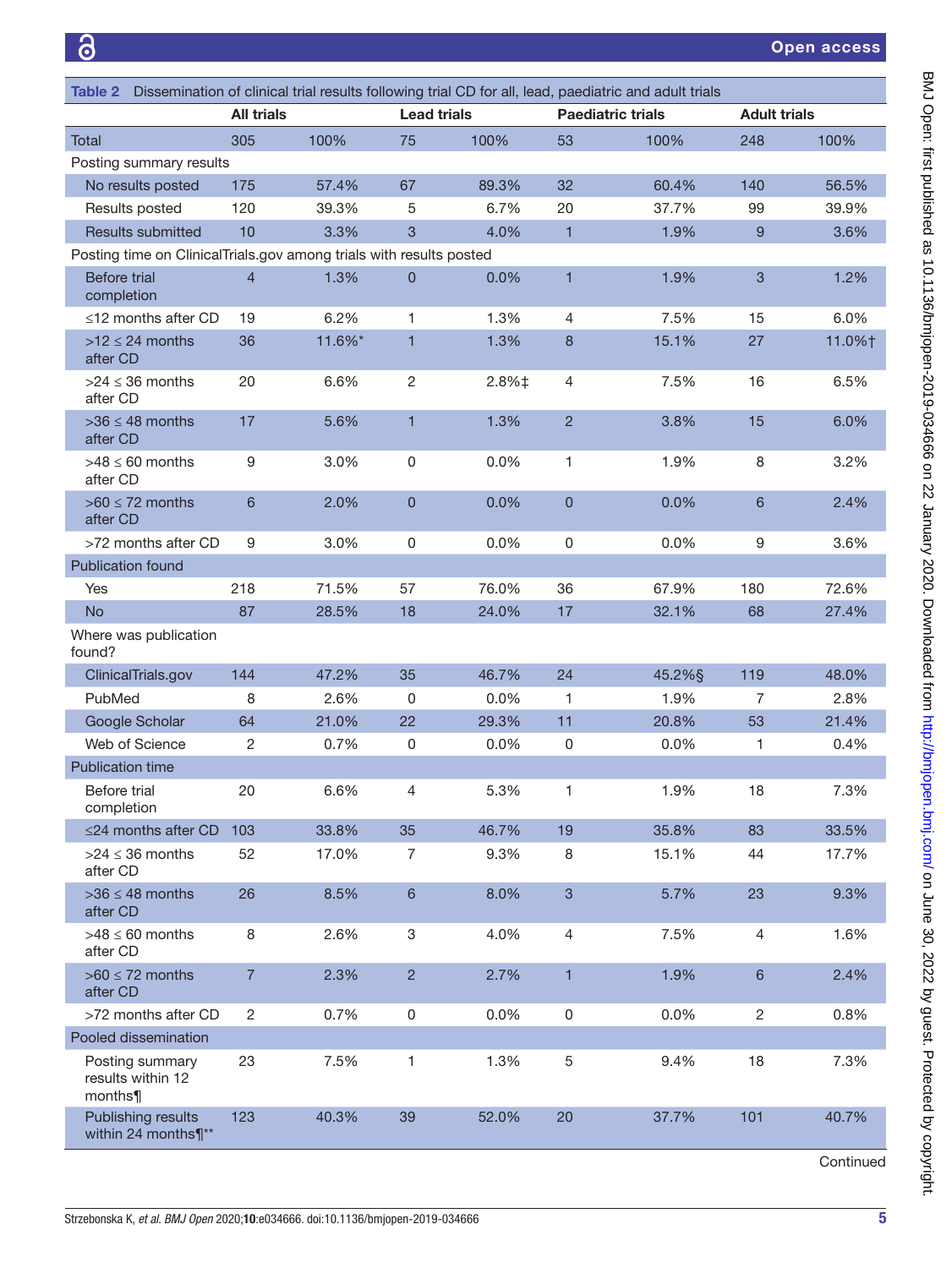Table 2 Continued

| Posting and/or<br>publishing results††                                                                                                                                                                                                                                                                                                                                                                                                                                                                                                                                                                                                                                                                                                                                                                                                                                                                                                                                               | 131 | 43.0% | 39           | 52.0% | 21             | 39.6%                                               | 108 | 43.5% |
|--------------------------------------------------------------------------------------------------------------------------------------------------------------------------------------------------------------------------------------------------------------------------------------------------------------------------------------------------------------------------------------------------------------------------------------------------------------------------------------------------------------------------------------------------------------------------------------------------------------------------------------------------------------------------------------------------------------------------------------------------------------------------------------------------------------------------------------------------------------------------------------------------------------------------------------------------------------------------------------|-----|-------|--------------|-------|----------------|-----------------------------------------------------|-----|-------|
| Posting and<br>publishing results#                                                                                                                                                                                                                                                                                                                                                                                                                                                                                                                                                                                                                                                                                                                                                                                                                                                                                                                                                   | 15  | 4.9%  | $\mathbf{1}$ | 1.3%  | $\overline{4}$ | 7.5%                                                | 11  | 4.4%  |
| Overall<br>dissemination§§                                                                                                                                                                                                                                                                                                                                                                                                                                                                                                                                                                                                                                                                                                                                                                                                                                                                                                                                                           | 243 | 79.7% | 57           | 76.0% | 39             | 73.6%                                               | 201 | 81.0% |
| *The percentage was calculated by subtracting the remaining % values from 39.3%.<br>The percentage was calculated by subtracting the remaining % values from 39.9%.<br>‡The percentage was calculated by subtracting the remaining % values from 6.7%<br>SThe percentage was calculated by subtracting the remaining % values from 67.9%.<br><b>f</b> Study results posted on ClinicalTrials.gov before CD or within 12 months after CD<br>**Study results published as a journal publication before CD or within 24 months after CD.<br>††Study results posted on ClinicalTrials.gov before CD or within 12 months after CD and/or published as a journal publication before CD or<br>within 24 months after CD.<br>‡‡Study results posted on ClinicalTrials.gov before CD or within 12 months after CD and published as a journal publication before CD or<br>within 24 months after CD.<br>§§Study results posted and/or published as of 7 February 2019.<br>CD, completion date. |     |       |              |       |                |                                                     |     |       |
| 4.4\% to 11.2\%) vs 9.4\% (95\% CI 3.1\% to 20.7\%), p=0.80;                                                                                                                                                                                                                                                                                                                                                                                                                                                                                                                                                                                                                                                                                                                                                                                                                                                                                                                         |     |       |              |       |                | AMCs (table 4). The proportion of clinical trials w |     |       |

All trials Lead trials Paediatric trials Adult trials

4.4\% to 11.2\%) vs neither in disseminating results by both posting them on the website and publication  $4.4\%$  (95% CI 2.2% to 7.8%) for adult vs  $7.5\%$  (95% CI 0.4% to 14.7%) for paediatric trials,  $p=0.55$ .

## Timely dissemination

In [table](#page-5-0) 3, we presented results in the light of the WHO criteria of timely dissemination.<sup>[15](#page-8-5)</sup> Of the 305 investigational clinical trials completed between 2009 and 2013 across Polish AMCs, four trials (1.3%) would meet both criteria to post summary result within 12 months of primary study completion and publish them as a journal publication within 24 months of study completion. For lead trials, neither of 75 trials would meet these both criteria.

# Dissemination rates between academic institutions

Rates of results reporting within 12 months of PCD ranged from  $0.0\%$   $(0/60)$  to  $16.0\%$   $(4/25)$  across

portion of clinical trials with results published within 24 months of PCD ranged from  $0.0\%$  (0/1) to 58.3% (14/24). Rates of trials meeting both criteria of timely dissemination ranged from 0.0%  $(0/60)$  to 8.0%  $(2/25)$ . The overall rate of dissemination across institutions ranged from  $72.1\%$  (31/43) to 100% (9/9).

# Subgroup analyses

Only the variable 'phase' lead to a strong reduction in the log-likelihood in the logistic regression model (see [online supplementary material](https://dx.doi.org/10.1136/bmjopen-2019-034666)). The effect of the 'phase' variable on timely reporting was as the following: while the early phase trials (especially phase 2) had low timely publication rates (24% for phase 2), the later phase trial publication rates were on average above 50% (55% for phase 3,  $62\%$  for phase 4).

<span id="page-5-0"></span>

| Dissemination of clinical trial results following trial primary completion date for all, lead, paediatric and adult trials<br>Table 3 |                   |         |    |             |                |                          |     |                     |
|---------------------------------------------------------------------------------------------------------------------------------------|-------------------|---------|----|-------------|----------------|--------------------------|-----|---------------------|
|                                                                                                                                       | <b>All trials</b> |         |    | Lead trials |                | <b>Paediatric trials</b> |     | <b>Adult trials</b> |
| Total                                                                                                                                 | 305               | 100%    | 75 | 100%        | 53             | 100%                     | 248 | 100%                |
| Timely dissemination:                                                                                                                 |                   |         |    |             |                |                          |     |                     |
| Posting summary results within 12 months of PCD <sup>*</sup>                                                                          | 12                | $3.9\%$ |    | 1.3%        | $\overline{4}$ | 7.5%                     | 8   | $3.2\%$             |
| Publishing results within 24 months of PCD+                                                                                           | 102               | 33.4%   | 33 | 44.0%       | 18             | 34.0%                    | 82  | 33.1%               |
| Posting and/or publishing results‡                                                                                                    | 110               | 36.1%   | 34 | 45.3%       | 20             | 37.7%                    | 88  | 35.5%               |
| Posting and publishing results§                                                                                                       | 4                 | 1.3%    | 0  | $0.0\%$     | $\overline{2}$ | 3.8%                     | 2   | $0.8\%$             |

All the percentages calculated on the total numbers for all, lead, paediatric or adult trials.

\*Study results posted on ClinicalTrials.gov within 12 months after PCD.

†Study results published as a journal publication before PCD or within 24 months after PCD.

‡Study results posted on ClinicalTrials.gov within 12 months after PCD and/or published as a journal publication before PCD or within 24 months after PCD.

§Study results posted on ClinicalTrials.gov within 12 months after PCD and published as a journal publication before PCD or within 24 months after PCD.

PCD, primary completion date.

6 Strzebonska K, *et al*. *BMJ Open* 2020;10:e034666. doi:10.1136/bmjopen-2019-034666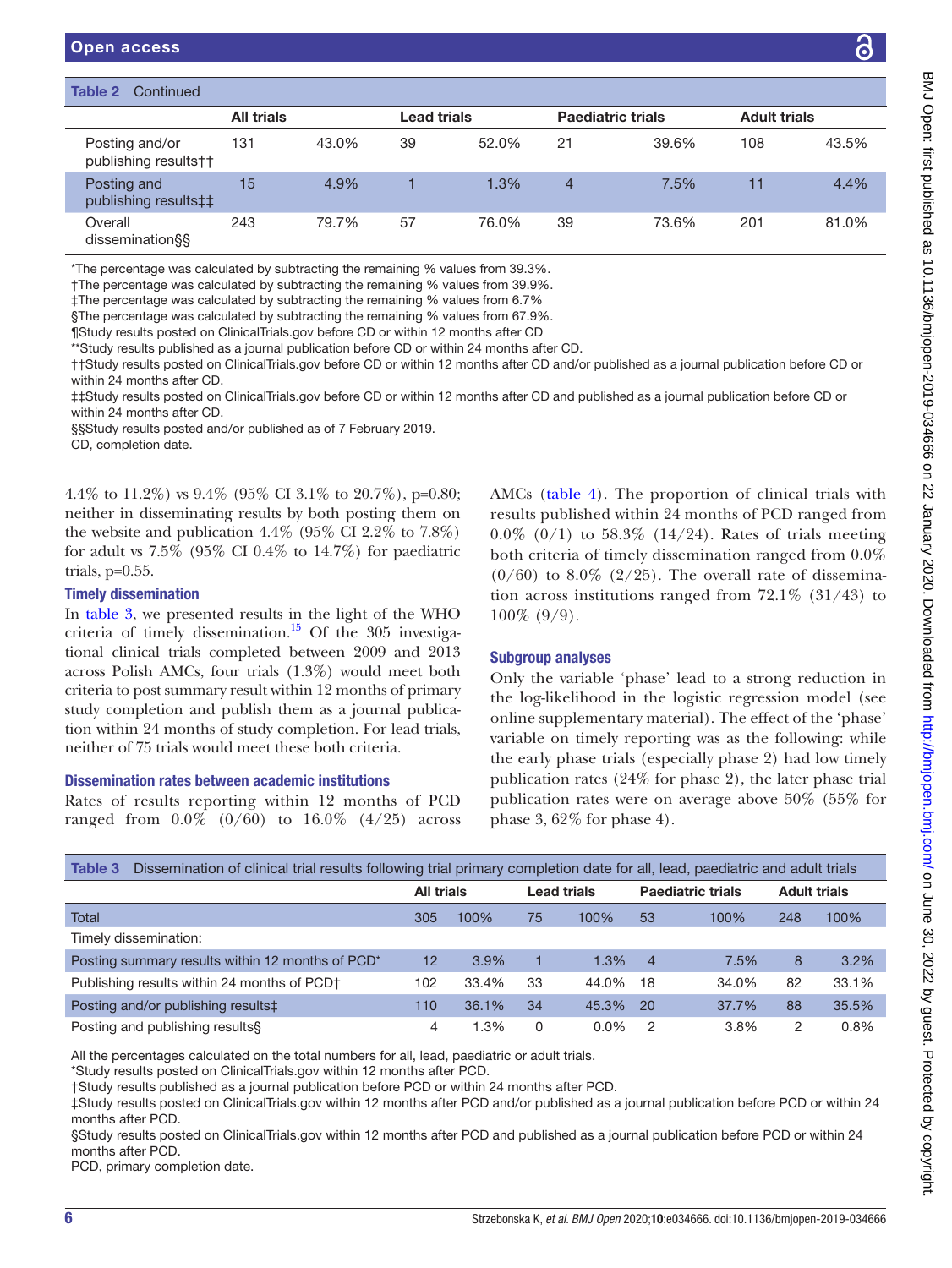<span id="page-6-0"></span>

| Table 4                                                                                                                                                                                                                                                                                                                                                                                                                                                                                                                                                                                                                   |                 | Dissemination of clinical trial results following trial PCD and CD across 13 academic medical centres |                                                              |                                                       |                                                                                |                                                             |                            |
|---------------------------------------------------------------------------------------------------------------------------------------------------------------------------------------------------------------------------------------------------------------------------------------------------------------------------------------------------------------------------------------------------------------------------------------------------------------------------------------------------------------------------------------------------------------------------------------------------------------------------|-----------------|-------------------------------------------------------------------------------------------------------|--------------------------------------------------------------|-------------------------------------------------------|--------------------------------------------------------------------------------|-------------------------------------------------------------|----------------------------|
| Institution                                                                                                                                                                                                                                                                                                                                                                                                                                                                                                                                                                                                               | No of<br>trials | on ClinicalTrials.gov <12<br>posted<br>months of PCD <sup>*</sup><br>Rate of results<br>No (%)        | months of PCD+<br>Rate of results<br>published <24<br>No (%) | Rate of results<br>posted and<br>published‡<br>No (%) | on ClinicalTrials.gov <12<br>Rate of results posted<br>months of CDS<br>No (%) | months of CD1<br>Rate of results<br>published <24<br>No (%) | dissemination**<br>Overall |
| Center of Postgraduate Medical<br>Education                                                                                                                                                                                                                                                                                                                                                                                                                                                                                                                                                                               | ၜ               | 0(0.0)                                                                                                | 2(22.2)                                                      | 0(0.0)                                                | 0(0.0)                                                                         | 2(22.2)                                                     | (100)                      |
| Jagiellonian University Medical<br>College                                                                                                                                                                                                                                                                                                                                                                                                                                                                                                                                                                                | 80              | 0(0.0)                                                                                                | 23 (38.3)                                                    | 0(0.0)                                                | 5(8.3)                                                                         | 31(51.7)                                                    | 49 (81.7)                  |
| Medical University of Białystok                                                                                                                                                                                                                                                                                                                                                                                                                                                                                                                                                                                           | 24              | 1(4.2)                                                                                                | 14(58.3)                                                     | (0.0)                                                 | 2(8.3)                                                                         | 14(58.3)                                                    | 20 (83.3)                  |
| Medical University of Gdańsk                                                                                                                                                                                                                                                                                                                                                                                                                                                                                                                                                                                              | 73              | 5(6.8)                                                                                                | 26 (35.6)                                                    | 1(1.4)                                                | 9(12.3)                                                                        | 31(42.5)                                                    | 61 (83.6)                  |
| Medical University of Lublin                                                                                                                                                                                                                                                                                                                                                                                                                                                                                                                                                                                              | 51              | 2(3.9)                                                                                                | 13(25.5)                                                     | 1(2.0)                                                | 5(9.8)                                                                         | 19(37.2)                                                    | 41 (80.4)                  |
| Medical University of Łódź                                                                                                                                                                                                                                                                                                                                                                                                                                                                                                                                                                                                | 77              | 3(3.9)                                                                                                | 24 (31.2)                                                    | 1(1.3)                                                | 8(10.4)                                                                        | 31 (40.3)                                                   | 56 (72.7)                  |
| Medical University of Silesia                                                                                                                                                                                                                                                                                                                                                                                                                                                                                                                                                                                             | 43              | 0(0.0)                                                                                                | 14(32.6)                                                     | (0.0)                                                 | 2(4.7)                                                                         | 14(32.6)                                                    | 31(72.1)                   |
| Medical University of Warsaw                                                                                                                                                                                                                                                                                                                                                                                                                                                                                                                                                                                              | 74              | 4(5.4)                                                                                                | 32(43.2)                                                     | 2(2.7)                                                | 9(12.2)                                                                        | 36 (48.6)                                                   | 60 (81.1)                  |
| Nicolaus Copernicus University in<br>Ludwik Rydygier Collegium<br>Medicum in Bydgoszcz<br>Toruń                                                                                                                                                                                                                                                                                                                                                                                                                                                                                                                           | 25              | 4(16.0)                                                                                               | 8 (32.0)                                                     | 2(8.0)                                                | 6(24.0)                                                                        | 9(36.0)                                                     | 21 (84.0)                  |
| Pomeranian Medical University in<br>Szczecin                                                                                                                                                                                                                                                                                                                                                                                                                                                                                                                                                                              | 25              | 1(4.0)                                                                                                | 6(24.0)                                                      | 0(0.0)                                                | 2(8.0)                                                                         | 6(24.0)                                                     | 21 (84.0)                  |
| Poznan University of Medical<br>Sciences                                                                                                                                                                                                                                                                                                                                                                                                                                                                                                                                                                                  | 38              | 1(2.6)                                                                                                | 9(23.7)                                                      | 0(0.0)                                                | 3(7.9)                                                                         | 13(34.2)                                                    | 29 (76.3)                  |
| University of Warmia and Mazury in<br>Olsztyn Collegium Medicum                                                                                                                                                                                                                                                                                                                                                                                                                                                                                                                                                           | $\blacksquare$  | 0(0.0)                                                                                                | 0(0.0)                                                       | 0(0.0)                                                | 0(0.0)                                                                         | 0(0.0)                                                      | (100)                      |
| Wrocław Medical University                                                                                                                                                                                                                                                                                                                                                                                                                                                                                                                                                                                                | 46              | 1(2.2)                                                                                                | 10(21.7)                                                     | 0(0.0)                                                | 4(8.7)                                                                         | 11(23.9)                                                    | 39 (84.8)                  |
| ‡Study results posted on ClinicaTrials.gov within 12 months after PCD and published as a journal publication before PCD or within 24 months after PCD.<br>tStudy results published as a journal publication before PCD or within 24 months after PCD.<br>TStudy results published as a journal publication before CD or within 24 months after CD<br>"Study results posted on ClinicalTrials.gov within 12 months after PCD<br>§Study results posted on ClinicalTrials.gov before CD or within 12<br>**Study results posted and/or published as of 7 February 2019.<br>CD, completion date; PCD, primary completion date. |                 | months after CD.                                                                                      |                                                              |                                                       |                                                                                |                                                             |                            |

6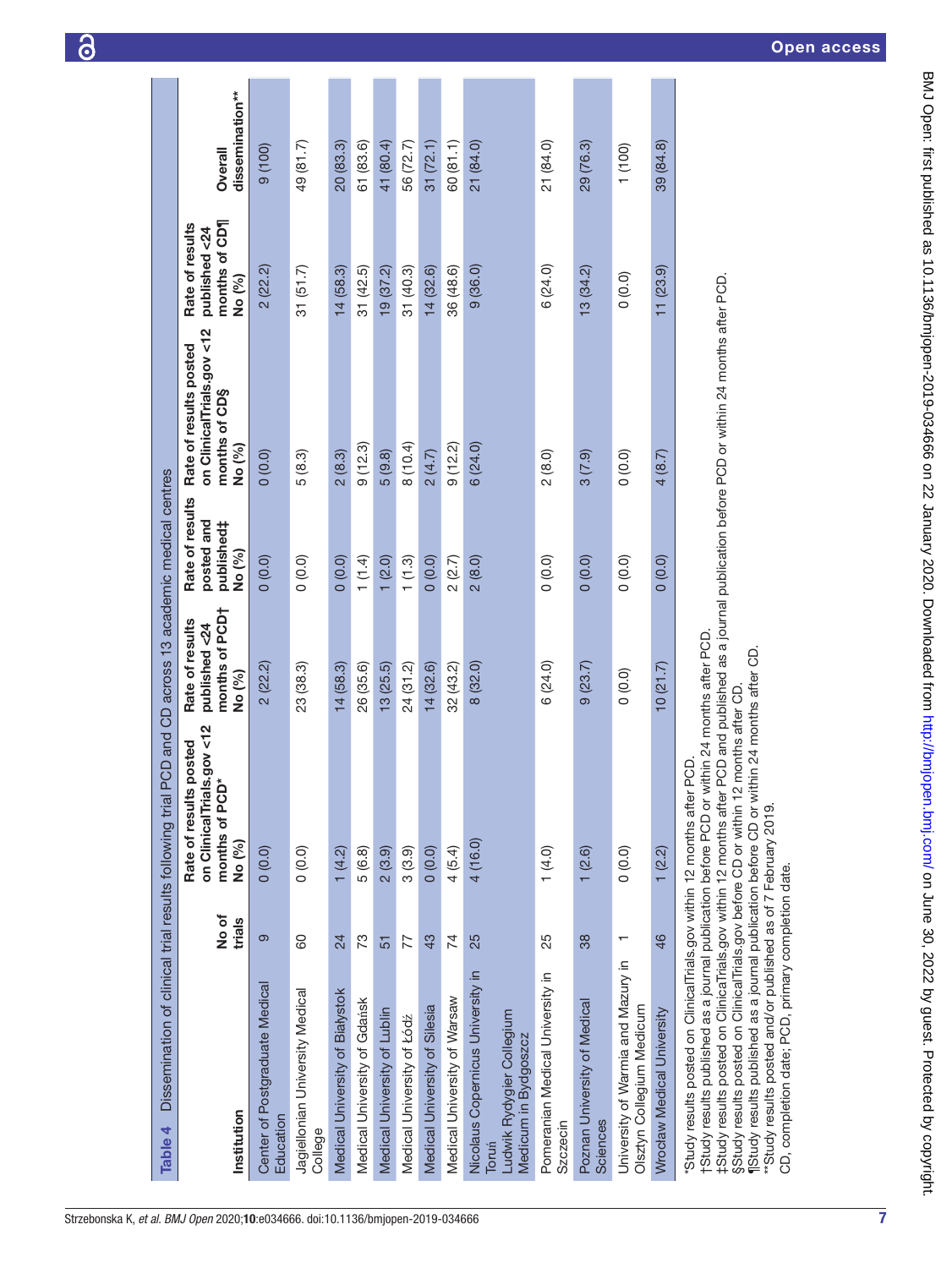#### **DISCUSSION**

Our cross-sectional analysis of all Polish AMCs revealed low performance rates for timely disseminating the findings of interventional clinical trials completed between 2009 and 2013. Only 36.1% (110/305) of trials were published as a journal article within 2 years of primary study completion or reported results on ClinicalTrials.gov within a year of PCD. Still 20.3% (62/305) of trials remain without their results disseminated. Delayed dissemination and non-dissemination of trial results, among others, negatively affect decisions in healthcare and leave recruited participants without information whether the therapy actually works or not. $26$  Posting summary results on the registry website allows the research findings to be accessible to everyone. Moreover, the results are presented in the same format, which reduces reporting bias and limitations arising from journals' various requirements on maximum number of tables or article length. Despite the fact, that sharing study results via ClinicalTrials.gov is not as complicated and time consuming as publishing a peer-reviewed journal article, our analysis showed that the rates of timely reporting of summary results in the clinical trial registry had been particularly low between Polish AMCs, ranging from 0.0% across 4 Polish AMCs to 16.0% (Ludwik Rydygier Collegium Medicum in Bydgoszcz). Overall, 3.9% (12/305) of all trials and 1.3% (1/75) of lead trials had met the criterion of posting the trial findings in the results section of the clinical trial registry within 12 months of primary study completion.<sup>15 16</sup> 18 Other research confirms such low reporting rates. $20-25$  This may be due to researchers' anxiety that posting summary results in the results section on ClinicalTrials.gov will deprive them the chance to publish the same results in the journal. Another possible reason is that researchers in academia are required to publish in peer-reviewed journals and not necessarily in registries and databases. These could be improved by various initiatives at AMCs motivating researchers to disseminate results more broadly. Another solution that could increase reporting in the clinical trial registry would be that all journals do not accept for publication unregistered trials and trials without their results at least submitted. Moreover, study sponsors should enforce timely results reporting.<sup>27</sup> When a principal investigator applies for new funding, they may be asked to provide a list of all previous trials and their reporting status.<sup>15</sup> The motivation to disseminate the study results may be also the effect of the extensive actions such as public debate, training, conferences, pressure from the scientific community and other. AMCs may also formulate clear and efficient rules that will apply to the persons responsible for disseminating the results of the research.

Despite the broad consensus that all research results should be disseminated, a suggested scope and suggested dissemination time varies.<sup>11 13</sup> 15–19 Thus in our study we provided the rates of results dissemination following both the study's primary CD (PCD) and CD. We found that BMJ Open: first published as 10.1136/bmjopen-2019-034666 on 22 January 2020. Downloaded from http://bmjopen.bmj.com/ on June 30, 2022 by guest. Protected by copyright BMJ Open: first published as 10.1136/bmjopen-2019-03019-22 January 2020. Downloaded from <http://bmjopen.bmj.com/> on June 30, 2022 by guest. Protected by copyright.

rates of reporting of results following CD are as low as the rates of results reporting following PCD.

We decided to analyse the dissemination results in paediatric trials separately because of a special status of the paediatric population. These trials are required to offer an additional protection by imposing a strict risk threshold or allowing paediatric research only when there is a prospect of direct benefit for the participants. The ethical justification of trials with vulnerable populations hinges also on a social value they are able to offer, that is, the ability to provide generalisable scientific and medical knowledge. If the results of a trial are not available publicly, the trial has no way of providing generalisable knowledge or changing clinical practice, thus robbing the trial of its social value component. Our analysis showed that there was no significant difference in dissemination of results between paediatric and adult trials.

Our analysis has several limitations. First, we searched ClinicalTrials.gov instead of EU Clinical Trials Register as it contained more registered clinical trials conducted in Poland in a specific search period. Thus, we possibly not included a fraction of trials registered only at the EU Clinical Trials Register. Second, our results may be underestimated as in 2009–2013 about 450 new clinical trials were conducted in Poland annually for both academic and non-academic sites, giving a total of 2243 new clinical trials over 5 years. $^{28}$  We captured 1267 completed trials and excluded almost 76% of them mainly because the name of the research site was not provided (also see [online supplementary figure 1\)](https://dx.doi.org/10.1136/bmjopen-2019-034666). Third, we relied on the recruitment status found in the database which might not had been updated, meaning that some active or recruiting trials could in fact be completed. $29$  We also relied on the names of AMCs and teaching hospitals provided on the website. We added the city name as the additional search criterion to include all studies conducted by AMCs to avoid misspellings of names and shortcuts on Clinical-Trials.gov. We classified studies as lead trials only when it was clearly reported that AMC was a lead contributor in the trial. If there was a name of the teaching hospital without the AMC name, the trial was then considered as a facility trial. Fourth, we did not asses the accuracy of the dates of study start and completion in the Clinical-Trials.gov database. In some clinical trials the reporting of results and publication dates preceded the PCD and CD. We counted those results as reported within a year of study completion which may overestimate our results. Fifth, we defined publication as an article with at least 400 words. Such publication may be only a hint that such a study was conducted and may not demonstrate full methodology and results. Nevertheless, every journal has different requirements, word and table limits; therefore, it is challenging to present entire study results of large multicentre trials. There is also a well-known problem of the selective results reporting. $30$  Sixth, despite extensive publication search by two researchers independently we could have missed some relevant publications. Seventh, we did not assess the quality of results reporting and we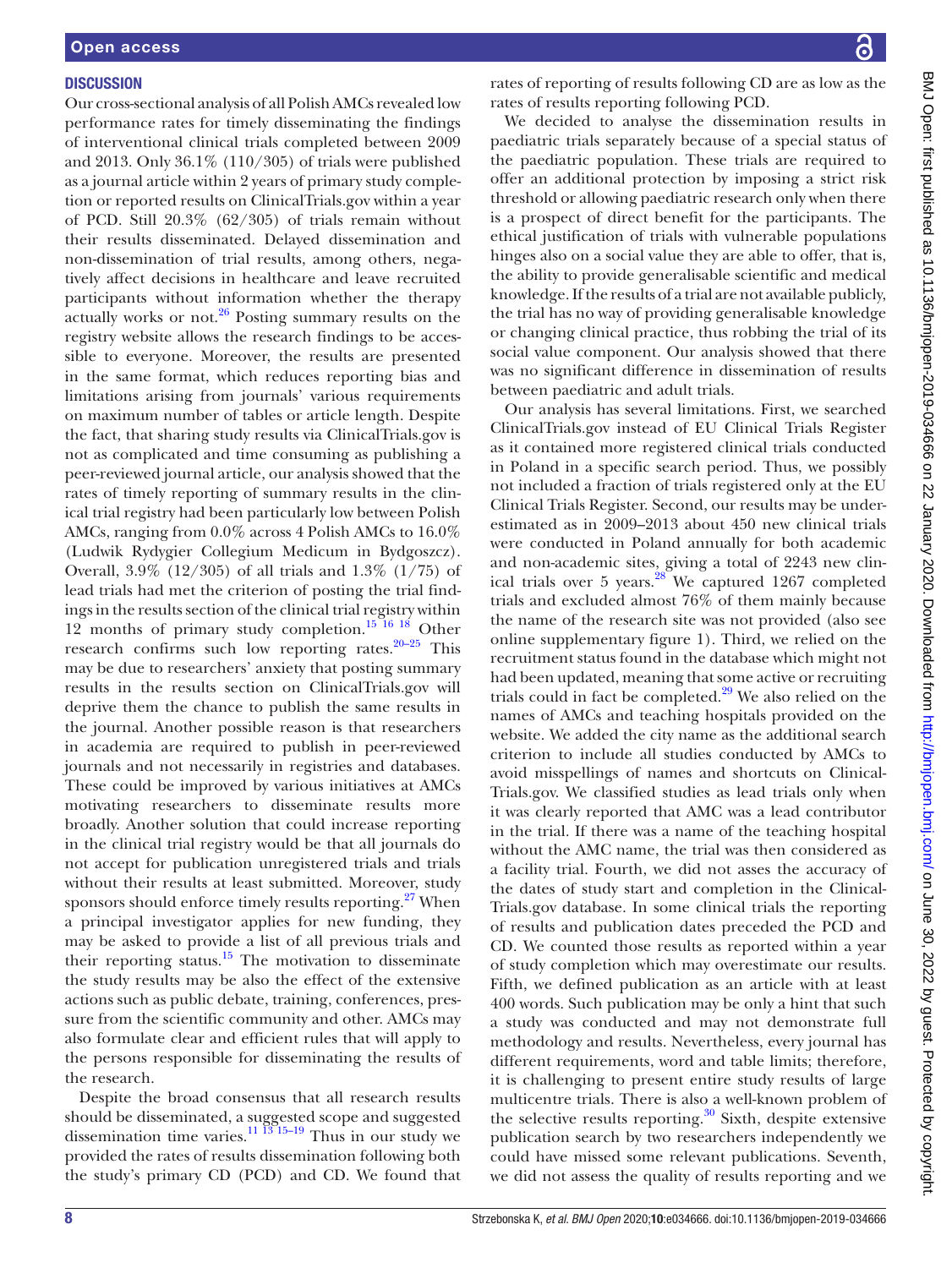did not compare protocols and outcomes, we also did not assess the consistency of results reporting in the ClinicalTrials.gov database compared to those published in journal publications. Finally, we could follow trials completed in 2009 for more than 9 years whereas trials competed in 2013 we could follow only for 5 years.

### **CONCLUSION**

Our cross-sectional analysis revealed that Polish AMCs fail to meet the expectation for timely disseminating the findings of all interventional clinical trials. Despite the fact, that eventually about 80% trial results were disseminated, some of them are hard to find, for example, published in non-indexed journals or not linked clearly with National Clinical Trial (NCT) identifier number. Overall dissemination rates outperformed the rates in similar studies in the USA and Germany[.19 23](#page-8-10) Nevertheless, timely reporting on the registry still remains very poor and the dissemination by both posting and publishing results was achieved by four trials (1.3%). Our findings illustrate that after quite successful efforts in promoting a timely dissemination among industry, it is time to urge AMCs and other public institutions to fulfil this important ethical requirement.

Twitter Karolina Strzebonska [@KStrzebonska](https://twitter.com/KStrzebonska) and Marcin Waligora [@m\\_waligora](https://twitter.com/m_waligora)

Contributors MW, DS, SW developed the concept for the research study. NR retrieved trials and performed statistical analyses. KS, MTW, LZ performed the manual review. KS drafted the manuscript and was responsible for coordination of all aspects of the work. All the authors critically revised the manuscript for important intellectual content and approved the final manuscript.

Funding Funding was provided by the National Science Center, Poland UMO-2015/18/HS1/00354 (KS, MTW, MW).

Competing interests KS, MTW and MW were funded by Narodowe Centrum Nauki. DS and MW report personal fees from Advisory Bioethics Council, Sanofi outside the submitted work.

Patient consent for publication Not required.

Provenance and peer review Not commissioned; externally peer reviewed.

Data availability statement Data are available in a public, open access repository. All datasheets with raw data are available on the Open Science Framework ([https://](https://osf.io/8xz29/) [osf.io/8xz29/\)](https://osf.io/8xz29/). Additional data are available upon request.

Open access This is an open access article distributed in accordance with the Creative Commons Attribution Non Commercial (CC BY-NC 4.0) license, which permits others to distribute, remix, adapt, build upon this work non-commercially, and license their derivative works on different terms, provided the original work is properly cited, appropriate credit is given, any changes made indicated, and the use is non-commercial. See: [http://creativecommons.org/licenses/by-nc/4.0/.](http://creativecommons.org/licenses/by-nc/4.0/)

#### ORCID iDs

Karolina Strzebonska <https://orcid.org/0000-0003-2652-2635> Mateusz T Wasylewski<https://orcid.org/0000-0001-9523-8254> Nico Riedel <https://orcid.org/0000-0002-3808-1163> Susanne Wieschowski<http://orcid.org/0000-0003-0128-2938> Daniel Strech <https://orcid.org/0000-0002-9153-079X> Marcin Waligora<http://orcid.org/0000-0002-1553-1416>

#### <span id="page-8-0"></span>**REFERENCES**

- 1 Evidence-Based Medicine Working Group. Evidence-Based medicine. A new approach to teaching the practice of medicine. *[JAMA](http://dx.doi.org/10.1001/jama.1992.03490170092032)* 1992;268:2420–5.
- 2 Sackett DL, Rosenberg WMC, Gray JAM, *et al*. Evidence based medicine: what it is and what it isn't. *[BMJ](http://dx.doi.org/10.1136/bmj.312.7023.71)* 1996;312:71–2.
- 3 Haynes RB, Sackett DL, Gray JM, *et al*. Transferring evidence from research into practice: 1. The role of clinical care research evidence in clinical decisions. *[ACP J Club](http://www.ncbi.nlm.nih.gov/pubmed/8963526)* 1996;125:A14–16.
- 4 Thompson C. Clinical experience as evidence in evidence-based practice. *[J Adv Nurs](http://dx.doi.org/10.1046/j.1365-2648.2003.02705.x)* 2003;43:230–7.
- <span id="page-8-1"></span>5 Zarin DA, Goodman SN, Kimmelman J. Harms from uninformative clinical trials. *[JAMA](http://dx.doi.org/10.1001/jama.2019.9892)* 2019;322:813.
- <span id="page-8-3"></span>6 Wager E. Publishing clinical trial results: the future beckons. *[PLoS](http://dx.doi.org/10.1371/journal.pctr.0010031)  [Clin Trials](http://dx.doi.org/10.1371/journal.pctr.0010031)* 2006;1:e31.
- 7 Hudson KL, Collins FS. Sharing and reporting the results of clinical trials. *[JAMA](http://dx.doi.org/10.1001/jama.2014.10716)* 2015;313:355–6.
- <span id="page-8-2"></span>8 Angelis A, Lange A, Kanavos P. Using health technology assessment to assess the value of new medicines: results of a systematic review and expert consultation across eight European countries. *[Eur J](http://dx.doi.org/10.1007/s10198-017-0871-0)  [Health Econ](http://dx.doi.org/10.1007/s10198-017-0871-0)* 2018;19:123–52.
- 9 Makady A, van Veelen A, Jonsson P, *et al*. Using real-world data in health technology assessment (HTa) practice: a comparative study of five HTa agencies. *[Pharmacoeconomics](http://dx.doi.org/10.1007/s40273-017-0596-z)* 2018;36:359–68.
- 10 Taichman DB, Backus J, Baethge C, *et al*. Sharing clinical trial data--a proposal from the international committee of medical journal editors. *[N Engl J Med](http://dx.doi.org/10.1056/NEJMe1515172)* 2016;374:384–6.
- <span id="page-8-14"></span>11 World Medical Association. *Declaration of Helsinki: ethical principles for medical research involving human subjects, Fortaleza*, 2013.
- <span id="page-8-4"></span>12 Pica N, Bourgeois F. Discontinuation and Nonpublication of randomized clinical trials conducted in children. *[Pediatrics](http://dx.doi.org/10.1542/peds.2016-0223)* 2016;138:e20160223.
- 13 Council for International Organizations of Medical Sciences. *International ethical guidelines for biomedical research involving human subjects*. Geneva, Switzerland: CIOMS, 2016.
- 14 Code of federal regulations title 45, part 46, subpart D: protections for children involved.
- <span id="page-8-5"></span>15 WHO, International Clinical Trials Registry Platform (ICTRP). Joint statement on public disclosure of results from clinical trials. Available: [https://www.who.int/ictrp/results/jointstatement/en/ index1.html](https://www.who.int/ictrp/results/jointstatement/en/%20index1.html)  [Accessed 23 Sep 2019].
- <span id="page-8-6"></span>16 Section 801 of the food and drug administration amendments act of 2007 (FDAAA 801). Available: [https://www.govinfo.gov/content/](https://www.govinfo.gov/content/pkg/PLAW-110publ85/pdf/PLAW-110publ85.pdf) [pkg/PLAW-110publ85/pdf/PLAW-110publ85.pdf](https://www.govinfo.gov/content/pkg/PLAW-110publ85/pdf/PLAW-110publ85.pdf) [Accessed 23 Sep 2019].
- <span id="page-8-9"></span>17 2012/C 302/03 Commission Guideline - Guidance on posting and publication of result-related information on clinical trials in relation to the implementation of Article 57(2) of Regulation (EC) No 726/2004 and Article 41(2) of Regulation (EC) No 1901/2006. Available: [https://ec.europa.eu/health/sites/health/files/files/](https://ec.europa.eu/health/sites/health/files/files/eudralex/vol-10/2012_302-03/2012_302-03_en.pdf) [eudralex/vol-10/2012\\_302-03/2012\\_302-03\\_en.pdf](https://ec.europa.eu/health/sites/health/files/files/eudralex/vol-10/2012_302-03/2012_302-03_en.pdf) [Accessed 23 Sep 2019].
- 18 Final rule for clinical trials registration and results information submission (42 cfr part 11). Available: [https://www.federalregister.](https://www.federalregister.gov/documents/2016/09/21/2016-22129/clinical-trials-registration-and-results-information-submission) [gov/documents/2016/09/21/2016-22129/clinical-trials-registration](https://www.federalregister.gov/documents/2016/09/21/2016-22129/clinical-trials-registration-and-results-information-submission)[and-results-information-submission](https://www.federalregister.gov/documents/2016/09/21/2016-22129/clinical-trials-registration-and-results-information-submission) [Accessed 23 Sep 2019].
- <span id="page-8-10"></span>19 Regulation (EU) NO 536/2014 of the European Parliament and of the Council of 16 April 2014 on clinical trials on medicinal products for human use, and repealing directive 2001/20/EC. Available: [https://](https://ec.europa.eu/health/sites/health/files/files/eudralex/vol-1/reg_2014_536/%20reg_2014_536_en.pdf) [ec.europa.eu/health/sites/health/files/files/eudralex/vol-1/reg\\_2014\\_](https://ec.europa.eu/health/sites/health/files/files/eudralex/vol-1/reg_2014_536/%20reg_2014_536_en.pdf) [536/ reg\\_2014\\_536\\_en.pdf](https://ec.europa.eu/health/sites/health/files/files/eudralex/vol-1/reg_2014_536/%20reg_2014_536_en.pdf) [Accessed 23 Sep 2019].
- <span id="page-8-7"></span>20 Goldacre B, DeVito NJ, Heneghan C, *et al*. Compliance with requirement to report results on the EU clinical trials register: cohort study and web resource. *[BMJ](http://dx.doi.org/10.1136/bmj.k3218)* 2018;362:k3218.
- <span id="page-8-11"></span>21 Chen R, Desai NR, Ross JS, *et al*. Publication and reporting of clinical trial results: cross sectional analysis across academic medical centers. *[BMJ](http://dx.doi.org/10.1136/bmj.i637)* 2016;352:i637.
- <span id="page-8-8"></span>22 WHO. International clinical trials registry platform (ICTRP). Available: <https://www.who.int/ictrp/results/en/> [Accessed 23 Sep 2019].
- 23 Wieschowski S, Riedel N, Wollmann K, *et al*. Result dissemination from clinical trials conducted at German University medical centers was delayed and incomplete. *[J Clin Epidemiol](http://dx.doi.org/10.1016/j.jclinepi.2019.06.002)* 2019;115:37–45.
- 24 TranspariMED. Working to end evidence distortion in medicine. clinical trial transparency in France: far below European standards. Available: [https://www.transparimed.org/single-post/2019/07/22/](https://www.transparimed.org/single-post/2019/07/22/French-university-hospitals-fail-to-post-results-for-nearly-all-clinical-trials-%E2%80%93-new-data) [French-university-hospitals-fail-to-post-results-for-nearly-all-clinical](https://www.transparimed.org/single-post/2019/07/22/French-university-hospitals-fail-to-post-results-for-nearly-all-clinical-trials-%E2%80%93-new-data)[trials-%E2%80%93-new-data](https://www.transparimed.org/single-post/2019/07/22/French-university-hospitals-fail-to-post-results-for-nearly-all-clinical-trials-%E2%80%93-new-data) [Accessed 23 Sept 2019].
- 25 TranspariMED. Working to end evidence distortion in medicine. clinical trials in New Zealand: huge transparency gaps. Available: [https://www.transparimed.org/single-post/2019/03/13/Clinical-trials](https://www.transparimed.org/single-post/2019/03/13/Clinical-trials-in-New-Zealand-Huge-transparency-gaps)[in-New-Zealand-Huge-transparency-gaps](https://www.transparimed.org/single-post/2019/03/13/Clinical-trials-in-New-Zealand-Huge-transparency-gaps) [Accessed 23 Sept 2019].
- <span id="page-8-12"></span>Yasinski E. The outcome of my clinical trial is a mystery. The Atlantic, 2016. Available: [https://www.theatlantic.com/health/archive/2016/01/](https://www.theatlantic.com/health/archive/2016/01/clinical-trial-unpublished-results/423540/) [clinical-trial-unpublished-results/423540/](https://www.theatlantic.com/health/archive/2016/01/clinical-trial-unpublished-results/423540/) [Accessed 23 Sept 2019].
- <span id="page-8-13"></span>27 Stretton S, Lew RA, Ely JA, *et al*. Sponsor-Imposed publication restrictions disclosed on ClinicalTrials.gov. *[Account Res](http://dx.doi.org/10.1080/08989621.2015.1020375)* 2016;23:67–78.